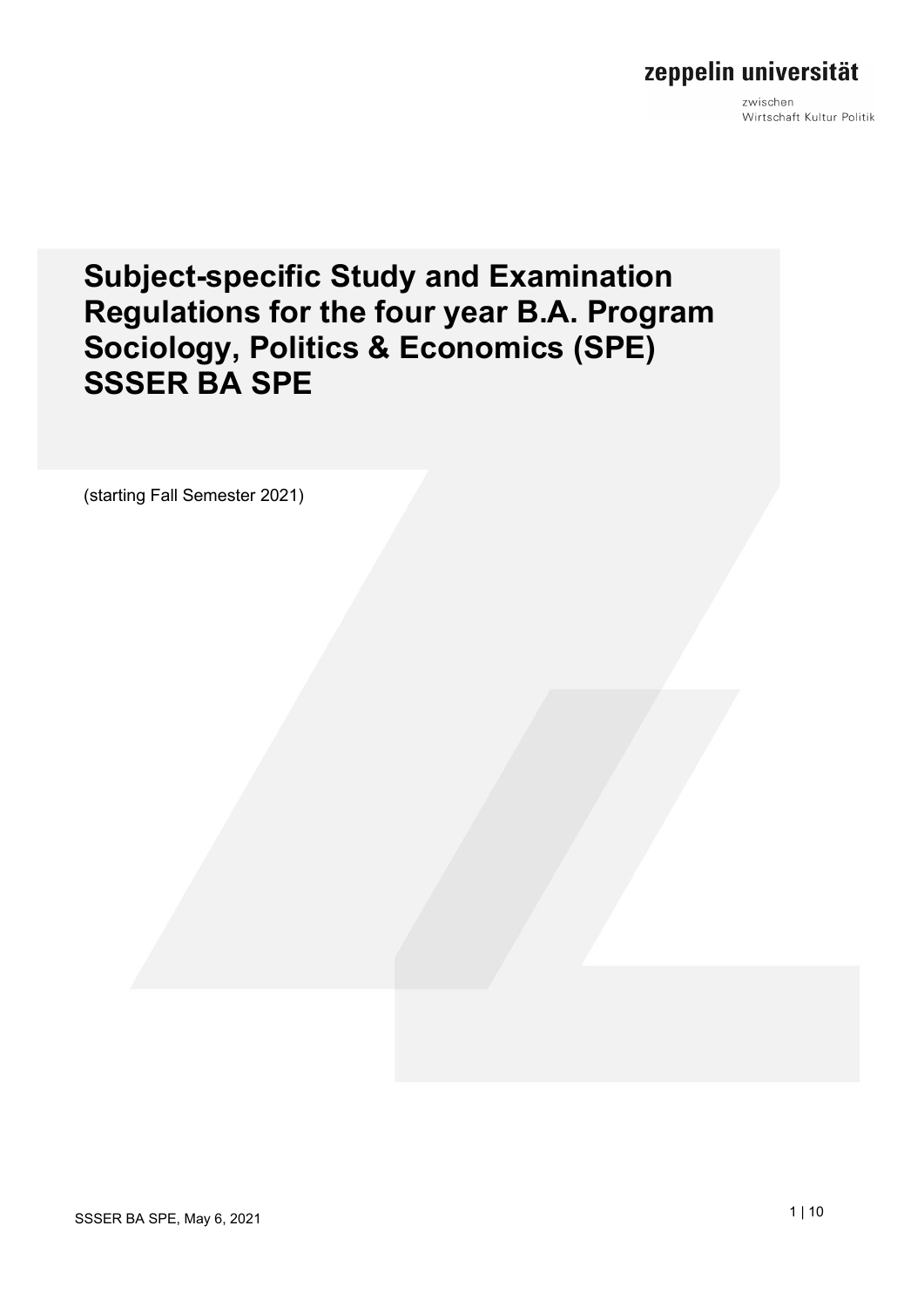zwischen<br>Wirtschaft Kultur Politik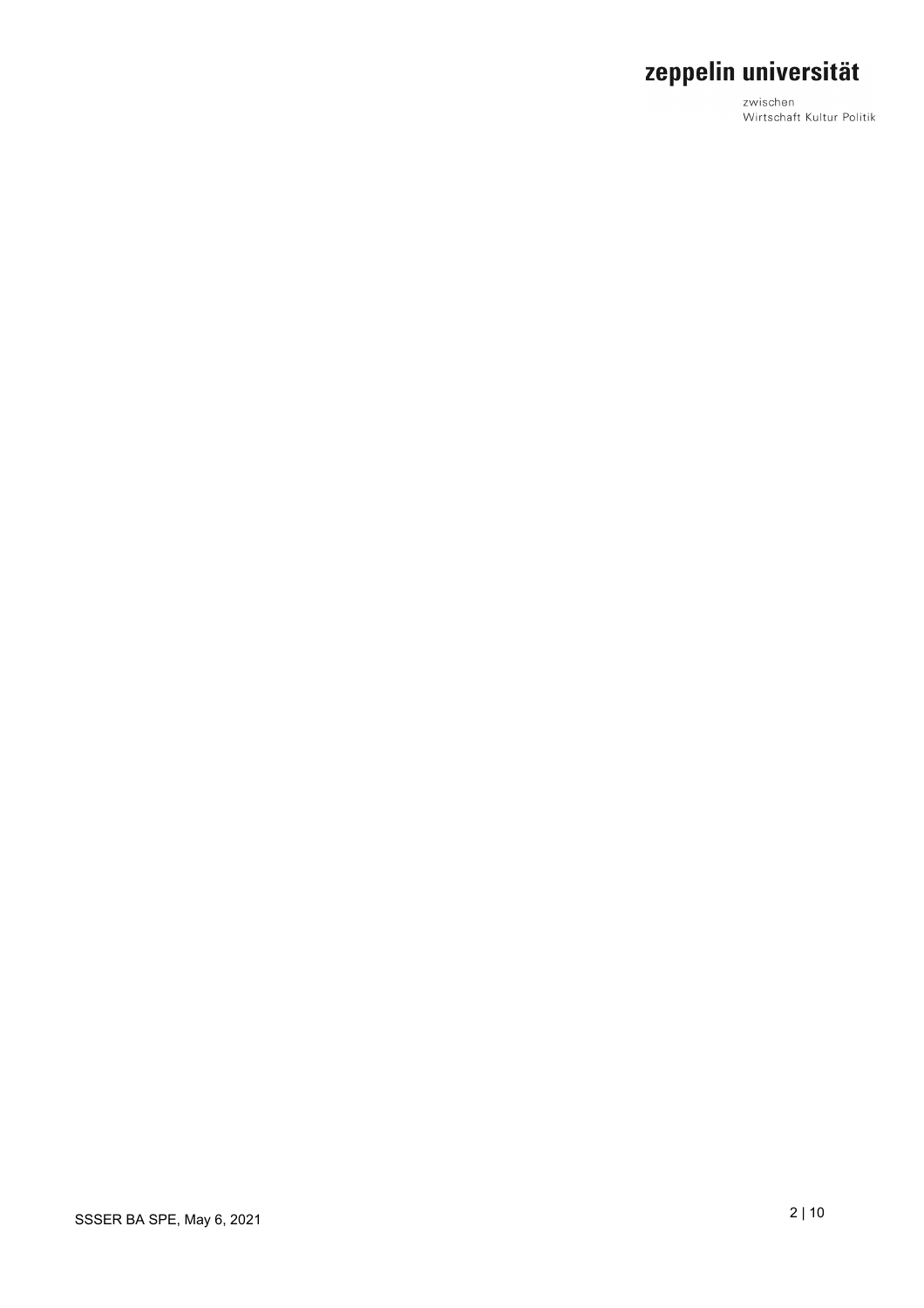zwischen Wirtschaft Kultur Politik

### **Subject-Specific Study and Examination Regulations for the Bachelor Program Sociology, Politics & Economics | BA SPE at Zeppelin University** Dated December 02, 2015

On December 02, 2015, the Senate of Zeppelin University passed the following regulations, based on § 70 sect. 6 in conjunction with § 34 sect. 1 of the Law Governing the Universities in Baden-Württemberg (Landeshochschulgesetz – LHG) in its respective version to determine teaching, study program, and examinations in the bachelor program Sociology, Politics & Economics, last amended on May 06, 2020:

## **§ 1 Study Structure, Study Modules**

- 1) The program  $(240 \text{ ECTS}^1)$  is divided into 5 mandatory modules in the interdisciplinary Zeppelin Year (60 ECTS, Semester 1-2), 4 major mandatory modules (54 ECTS, Semester 3-4) and 11 elective modules in the major phase (66 ECTS, Semester 3-7), 1 elective module in the integrated Humboldt Year (30 ECTS, Semester 6-7) as well as the bachelor thesis in the bachelor phase, including the bachelor disputation (14 ECTS, Semester 8) (see Appendix 2). As additional credits there are two obligatory internships, at least one of which is to be completed abroad in a non-German-speaking country. The Tandem Coaching is part of the workload according to the ECTS and extends over semesters 1 to 8.
- 2) In the bachelor phase, at least 7 elective modules as well as max. 4 multidisciplinary modules can be chosen (in the amount of up to 24 ECTS).
- 3) Any mandatory or elective module of the bachelor study programs at Zeppelin University (depending on availability of places) which is not part of the student's own study program is eligible as a multidisciplinary elective module, as well as offers from the GlobalStudies and StudentStudies.

<span id="page-2-0"></span><sup>1</sup> European Credit Transfer System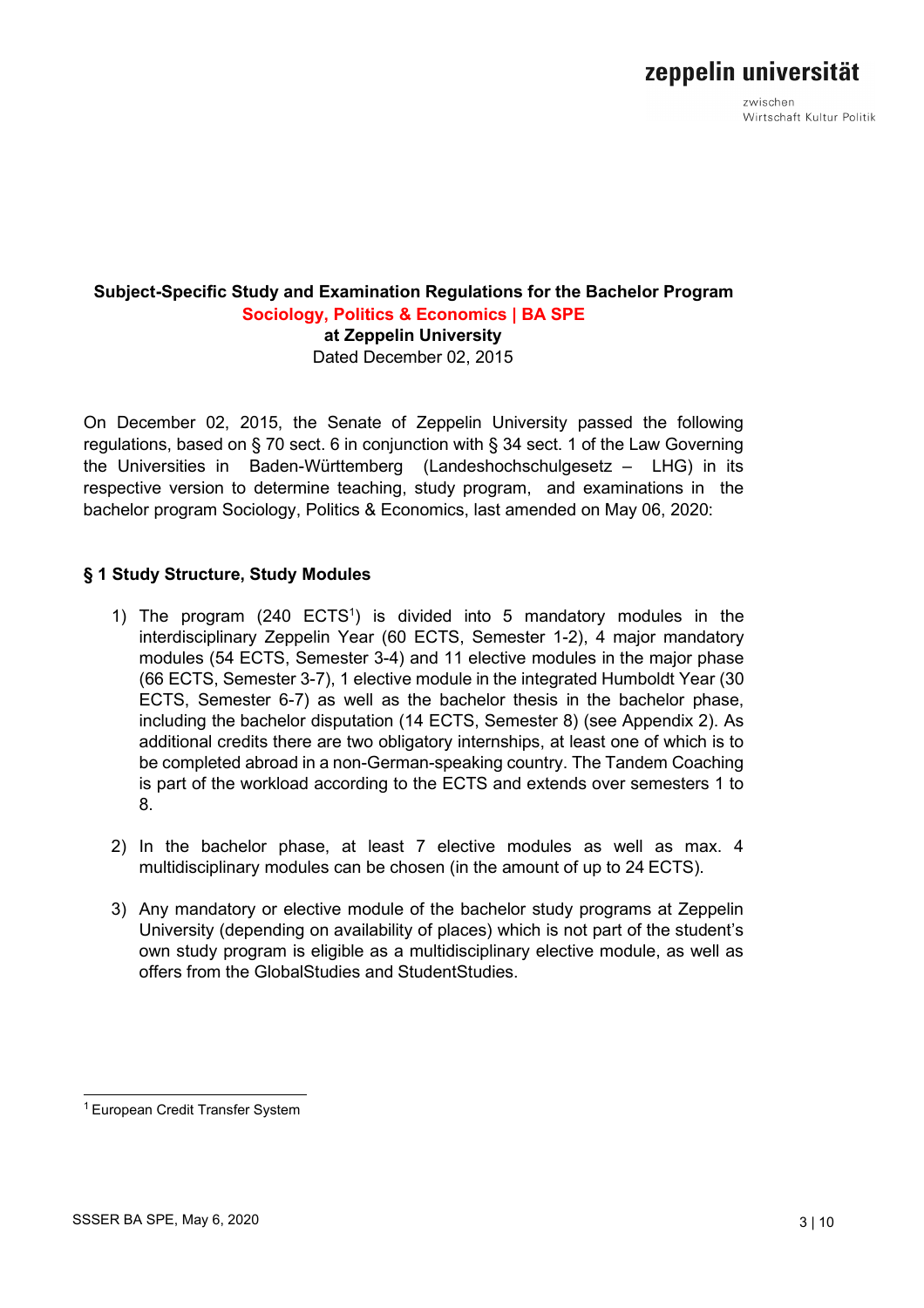- 4) A StudentStudy can replace major elective moduls totalling 12 ECTS. Alternatively 1 or 2 StudentStudies can also be eligible as multidisciplinary elective module.
- 5) A minor degree is not offered in SPE.

### **§ 2 Authority of the Examination Board**

The Examination Board of the bachelor programs is authorized to decide on changes in these regulations; the Senate will be informed accordingly. This does not apply to essential changes, especially those that concern the essence, the content orientation, or the fundamental structure of the program.

### **§ 3 Commencement**

- (1) These regulations of December 02, 2015 come into effect on the September 01, 2016.
- (2) These regulations apply to students starting at the Fall Semester 2020 or later.

### **Note of Promulgation**

Approval is granted in accordance with § 70 sect. 6 in conjunction with § 34 sect. 1 clause 3 LHG, and the regulations are published:

Friedrichshafen, May 6, 2021

Professor Dr. Klaus Mühlhahn

President | Chairman of the Senate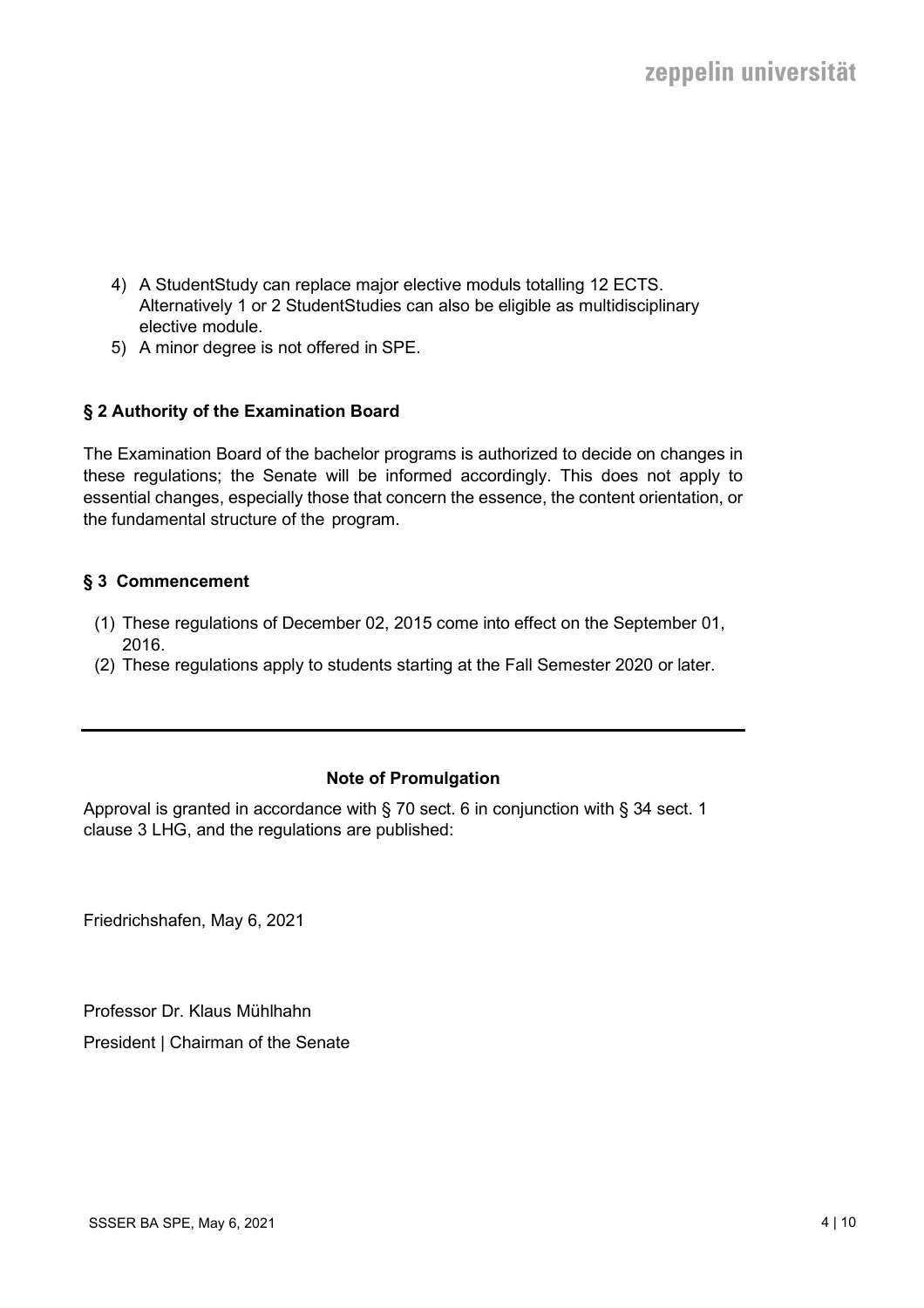## **Appendix 1 | Study Structure BA SPE**

|   | 1.                                            | 2.                    | 3.                                                                                     | 4.                                       | 5.                                  | 6.                            | 7.                                                                             | 8.                     |  |  |  |  |
|---|-----------------------------------------------|-----------------------|----------------------------------------------------------------------------------------|------------------------------------------|-------------------------------------|-------------------------------|--------------------------------------------------------------------------------|------------------------|--|--|--|--|
|   | <b>Zeppelin Year</b>                          |                       | <b>Major Phase</b>                                                                     |                                          |                                     | <b>Humboldt Year</b>          |                                                                                | <b>Bachelor Phase</b>  |  |  |  |  |
|   |                                               |                       | 4 mandatory modules                                                                    |                                          |                                     | 1 of 2 elective modules       |                                                                                |                        |  |  |  |  |
|   |                                               | Zeppelin Project      |                                                                                        |                                          |                                     |                               |                                                                                |                        |  |  |  |  |
|   | I Introduction to                             |                       | <b>I</b> Methods                                                                       |                                          |                                     | Research Project              |                                                                                | <b>Bachelor Thesis</b> |  |  |  |  |
| P | Science                                       |                       | <b>Sociology</b>                                                                       |                                          |                                     | or                            |                                                                                | Disputation            |  |  |  |  |
| R | Methods                                       |                       | <b>I</b> Politics                                                                      |                                          |                                     | Special Subjects              |                                                                                |                        |  |  |  |  |
| E |                                               | <b>Program module</b> | <b>Economy</b>                                                                         |                                          |                                     |                               |                                                                                |                        |  |  |  |  |
|   | <b>SPE</b>                                    |                       |                                                                                        |                                          |                                     |                               |                                                                                |                        |  |  |  |  |
| S | I Interdisciplinary                           |                       | Elective modules in amount of 66 ECTS;                                                 |                                          |                                     |                               |                                                                                |                        |  |  |  |  |
| Т | Perspectives                                  |                       | from them at least 7 major elective modules (42 ECTS) and                              |                                          |                                     |                               |                                                                                |                        |  |  |  |  |
| U |                                               |                       | max. 4 multidisciplinary elective modules (24 ECTS)                                    |                                          |                                     |                               |                                                                                |                        |  |  |  |  |
| D |                                               |                       |                                                                                        |                                          |                                     |                               |                                                                                |                        |  |  |  |  |
| Υ |                                               |                       | Theories of Democracy and the State<br><b>Political Economics</b>                      |                                          |                                     | <b>I</b> Work & Society       |                                                                                |                        |  |  |  |  |
|   |                                               |                       | Urbanisation in Global Society                                                         |                                          | <b>Legalities of Market Control</b> |                               | Social Change & Social Movements<br>Political & Economic Aspects of Regulation |                        |  |  |  |  |
|   |                                               |                       | <b>Global Culture and Communication</b>                                                |                                          |                                     |                               |                                                                                |                        |  |  |  |  |
| N |                                               |                       | Sustainability - Concept, Practice, Policies                                           |                                          |                                     |                               | <b>Political Communication &amp; Public Sphere</b>                             |                        |  |  |  |  |
| т |                                               |                       | <b>Behavioural Business Ethics</b>                                                     | <b>Strategic Political Communication</b> |                                     |                               |                                                                                |                        |  |  |  |  |
| Ε |                                               |                       | Corporate Responsibility & Compliance                                                  |                                          |                                     | <b>European Integration</b>   |                                                                                |                        |  |  |  |  |
| R |                                               |                       | Theory of the Firm                                                                     |                                          |                                     | <b>European Community Law</b> |                                                                                |                        |  |  |  |  |
| N |                                               |                       | Safety & Risk                                                                          |                                          |                                     | Money & Capital               |                                                                                |                        |  |  |  |  |
| S |                                               |                       | Decision Theory & Game Theory                                                          |                                          |                                     | <b>I</b> Markets & Society    |                                                                                |                        |  |  |  |  |
| H |                                               |                       | Psychology of Judgment and Decision Making                                             |                                          |                                     | Advanced Methods (I and II)   |                                                                                |                        |  |  |  |  |
|   |                                               |                       | Selected Topics (I and II)                                                             |                                          |                                     |                               |                                                                                |                        |  |  |  |  |
| P |                                               |                       |                                                                                        |                                          |                                     |                               |                                                                                |                        |  |  |  |  |
|   | StudentStudies, GlobalStudies, TandemCoaching |                       |                                                                                        |                                          |                                     |                               |                                                                                |                        |  |  |  |  |
|   |                                               |                       | ZU Plus Workshops "Fundamentals of Entrepreneurship" and "Creativity & Performativity" |                                          |                                     |                               |                                                                                |                        |  |  |  |  |
|   |                                               |                       |                                                                                        |                                          |                                     |                               |                                                                                |                        |  |  |  |  |
|   |                                               |                       | 2 mandatory internships (min. 1 in non-German-speaking country)                        |                                          |                                     |                               |                                                                                |                        |  |  |  |  |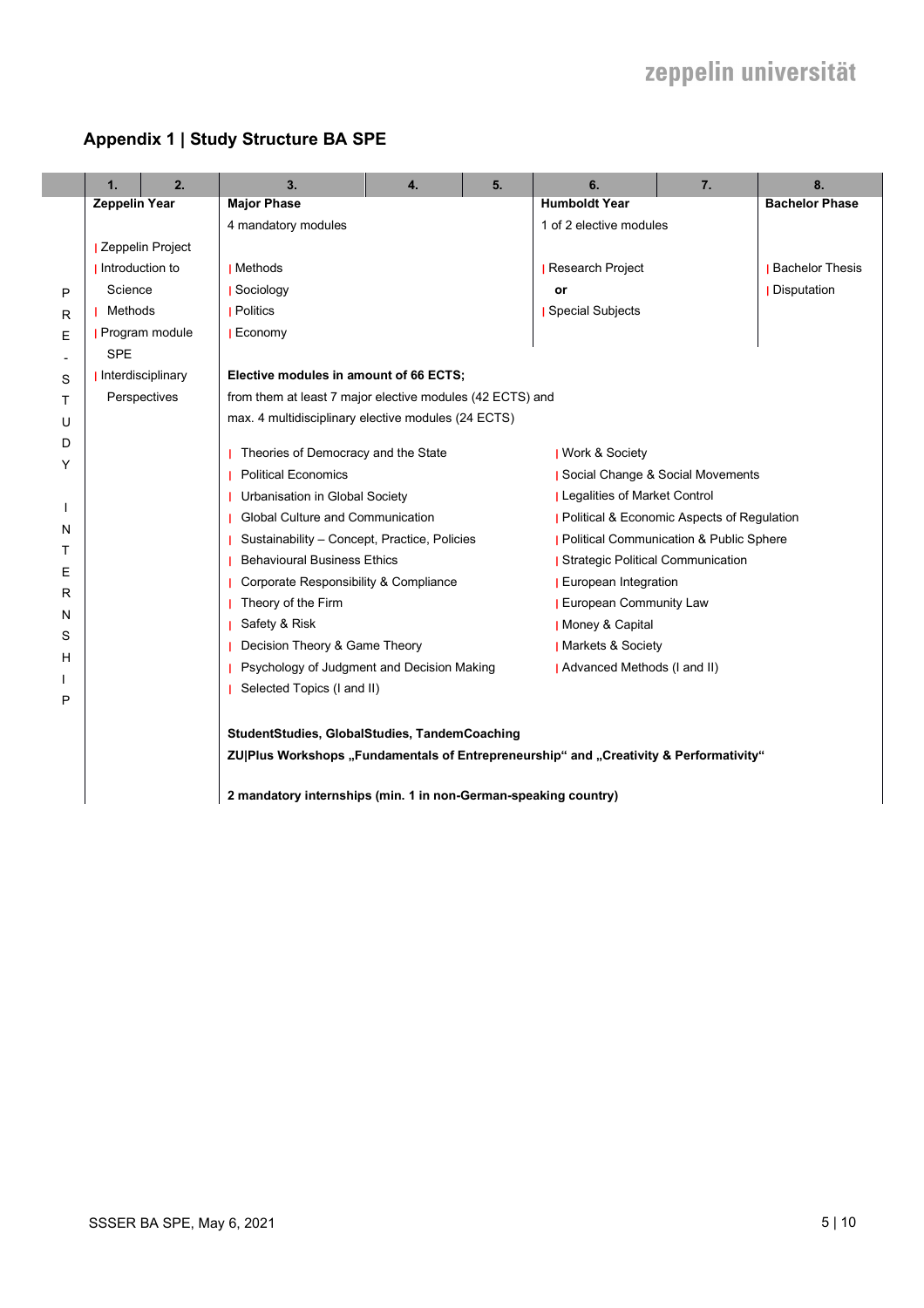# **Appendix 2 | SSSER BA SPE**

**Zeppelin Year** (Semester 1-2)

| Module                                             |                | Semester / hours per week |   |  |  |  |  |  |             | <b>ECTS</b>    |        |
|----------------------------------------------------|----------------|---------------------------|---|--|--|--|--|--|-------------|----------------|--------|
| Course (C)                                         |                | 2                         | 3 |  |  |  |  |  | 4 5 6 7 8 2 | C              | Module |
| <b>Pre-study internship</b>                        |                |                           |   |  |  |  |  |  |             |                |        |
| Module 10000                                       |                |                           |   |  |  |  |  |  |             |                |        |
| Interdisciplinary Module   Zeppelin Project        |                |                           |   |  |  |  |  |  | 7           |                | 14     |
| C 100006                                           |                |                           |   |  |  |  |  |  |             |                |        |
| <b>Disciplinary Perspectives</b>                   | $\mathbf{3}$   |                           |   |  |  |  |  |  |             | $\overline{4}$ |        |
| C 100007   A-K                                     |                |                           |   |  |  |  |  |  |             |                |        |
| Methods Workshop I                                 |                | 1,5                       |   |  |  |  |  |  |             | 1              |        |
| C 100007   A-K                                     |                |                           |   |  |  |  |  |  |             |                |        |
| Methods Workshop II                                |                | 1,5                       |   |  |  |  |  |  |             | 1              |        |
| C 100008                                           |                |                           |   |  |  |  |  |  |             |                |        |
| Project Work in Groups                             |                | $\mathbf 1$               |   |  |  |  |  |  |             | 8              |        |
| Module 10001                                       |                |                           |   |  |  |  |  |  |             |                |        |
| Interdisciplinary Module   Introduction to Science |                |                           |   |  |  |  |  |  | 5           |                | 4      |
| C 100014                                           |                |                           |   |  |  |  |  |  |             |                |        |
| Philosophy of Science                              | $\mathbf{3}$   |                           |   |  |  |  |  |  |             | 3              |        |
| C 100015                                           |                |                           |   |  |  |  |  |  |             |                |        |
| Introduction to Academic Research                  | $\overline{2}$ |                           |   |  |  |  |  |  |             | $\mathbf{1}$   |        |
| Module 10002                                       |                |                           |   |  |  |  |  |  |             |                |        |
| <b>Methods</b>                                     |                |                           |   |  |  |  |  |  | 6           |                | 12     |
| C 100024                                           |                |                           |   |  |  |  |  |  |             |                |        |
| <b>Empirical Social Research</b>                   | $\mathbf{3}$   |                           |   |  |  |  |  |  |             | 6              |        |
| C 100025                                           |                |                           |   |  |  |  |  |  |             |                |        |
| <b>Statistics</b>                                  |                | 3                         |   |  |  |  |  |  |             | $\,6\,$        |        |
| <b>Module 10006</b>                                |                |                           |   |  |  |  |  |  |             |                |        |
| <b>Program Module SPE</b>                          |                |                           |   |  |  |  |  |  | 9           |                | 15     |
| C 100151                                           |                |                           |   |  |  |  |  |  |             |                |        |
| Foundations of Sociology                           | 3              |                           |   |  |  |  |  |  |             | 5              |        |
| C 100091                                           |                |                           |   |  |  |  |  |  |             |                |        |
| Polity, Politics, Policy                           | 3              |                           |   |  |  |  |  |  |             | 5              |        |
| C 100072                                           |                |                           |   |  |  |  |  |  |             |                |        |
| Introduction to Economics                          |                | 3                         |   |  |  |  |  |  |             | 5              |        |
| Module 10014                                       |                |                           |   |  |  |  |  |  |             |                |        |
| Interdisciplinary Perspectives (3 of 7)            |                |                           |   |  |  |  |  |  | 9           |                | 15     |
| C 100071                                           |                |                           |   |  |  |  |  |  |             |                |        |
| Introduction to Business Management                |                | 3                         |   |  |  |  |  |  |             | 5              |        |
| C 100073                                           |                |                           |   |  |  |  |  |  |             |                |        |
| <b>Company Accounting</b>                          |                | 3                         |   |  |  |  |  |  |             | 5              |        |
| C 100081                                           |                |                           |   |  |  |  |  |  |             |                |        |
| Introduction to Communication Science              |                | 3                         |   |  |  |  |  |  |             | 5              |        |
| C 100082                                           |                |                           |   |  |  |  |  |  |             |                |        |
| Introduction to Cultural Science                   |                | 3                         |   |  |  |  |  |  |             | 5              |        |
| C 100083                                           |                |                           |   |  |  |  |  |  |             |                |        |
| <b>Cultural History</b>                            |                | 3                         |   |  |  |  |  |  |             | 5              |        |
| C 100092                                           |                |                           |   |  |  |  |  |  |             |                |        |
| <b>Public Administration</b>                       |                | 3                         |   |  |  |  |  |  |             | 5              |        |
| C 100093                                           |                |                           |   |  |  |  |  |  |             |                |        |
| Fundamentals of Law                                |                | 3                         |   |  |  |  |  |  |             | 5              |        |
| C 100094                                           |                |                           |   |  |  |  |  |  |             |                |        |
| <b>International Relations</b>                     |                | 3                         |   |  |  |  |  |  |             | $\mathbf 5$    |        |
| <b>Total Sum Zeppelin Year</b>                     |                |                           |   |  |  |  |  |  |             |                | 60     |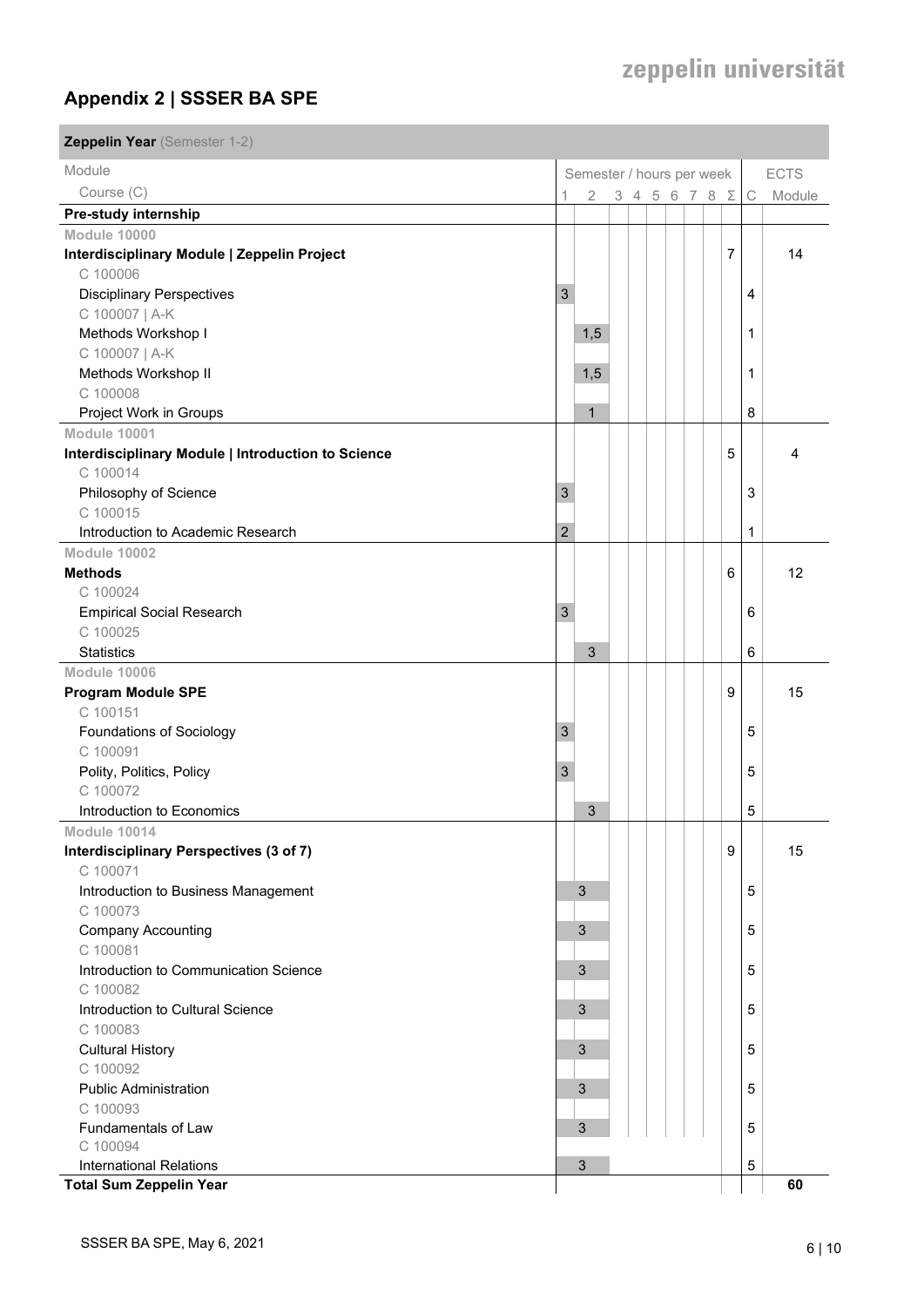#### **Major Phase** (Semester 3-7) **Mandatory Modules**

#### 4 Major Mandatory Modules totalling 54 ECTS

The module 11416 "Methods" has to be completed entirely; in the modules Sociology, Politics and Economics, 2 out of the 3 courses have to be completed

| Module                                         |              | Semester / hours per week |              |                | <b>ECTS</b> |       |   |   |   |              |        |
|------------------------------------------------|--------------|---------------------------|--------------|----------------|-------------|-------|---|---|---|--------------|--------|
| Course (C)                                     | $\mathbf{1}$ | $\overline{2}$            | 3            | $\overline{4}$ | 5           | $6\,$ | 7 | 8 | Σ | $\mathbb{C}$ | Module |
| Module 11416                                   |              |                           |              |                |             |       |   |   |   |              |        |
| <b>Methods</b>                                 |              |                           |              |                |             |       |   |   | 9 |              | 18     |
| C 114161                                       |              |                           |              |                |             |       |   |   |   |              |        |
| Applied Statistics (with statistical software) |              |                           | $\mathbf{3}$ |                |             |       |   |   |   | 6            |        |
| C 114162                                       |              |                           |              |                |             |       |   |   |   |              |        |
| Applied Research                               |              |                           | 3            |                |             |       |   |   |   | 6            |        |
| C 12346                                        |              |                           |              |                |             |       |   |   |   |              |        |
| 2 Advanced Methods*                            |              |                           |              | 3              |             |       |   |   |   | 6            |        |
| Module 11417 (2 of 3)                          |              |                           |              |                |             |       |   |   |   |              |        |
| Sociology                                      |              |                           |              |                |             |       |   |   | 6 |              | 12     |
| C 114071                                       |              |                           |              |                |             |       |   |   |   |              |        |
| Theory of Action                               |              |                           |              | 3              |             |       |   |   |   | 6            |        |
| C 100115                                       |              |                           |              |                |             |       |   |   |   |              |        |
| Social Theory                                  |              |                           |              | 3              |             |       |   |   |   | 6            |        |
| C 114073                                       |              |                           |              |                |             |       |   |   |   |              |        |
| Organisational & Network Theory                |              |                           |              | 3              |             |       |   |   |   | 6            |        |
| Module 11418 (2 of 3)                          |              |                           |              |                |             |       |   |   |   |              |        |
| <b>Politics</b>                                |              |                           |              |                |             |       |   |   | 6 |              | 12     |
| C 114081                                       |              |                           |              |                |             |       |   |   |   |              |        |
| Comparative Governance & Public Policy         |              |                           |              | 3              |             |       |   |   |   | 6            |        |
| C 114082                                       |              |                           |              |                |             |       |   |   |   |              |        |
| Political Philosophy                           |              |                           |              | 3              |             |       |   |   |   | 6            |        |
| C 114083                                       |              |                           |              |                |             |       |   |   |   |              |        |
| Global Society & Integration                   |              |                           |              | 3              |             |       |   |   |   | 6            |        |
| Module 11419 (2 of 3)                          |              |                           |              |                |             |       |   |   |   |              |        |
| <b>Economics</b>                               |              |                           |              |                |             |       |   |   | 6 |              | 12     |
| C 114091                                       |              |                           |              |                |             |       |   |   |   |              |        |
| Microeconomics                                 |              |                           |              | 3              |             |       |   |   |   | 6            |        |
| C 114092                                       |              |                           |              |                |             |       |   |   |   |              |        |
| Macroeconomics                                 |              |                           |              | 3              |             |       |   |   |   | 6            |        |
| C 100111                                       |              |                           |              |                |             |       |   |   |   |              |        |
| History of Economic Theory                     |              |                           |              | 3              |             |       |   |   |   | 6            |        |
| <b>Sum Major Mandatory Modules</b>             |              |                           |              |                |             |       |   |   |   |              | 54     |

\* The Advanced Methods can be replaced by the course 112044 "Econometrics". Prerequisite for the attendance of the course 112044 "Econometrics" is, that the course 112041 "Business Mathematics" within the scope of the multidisciplinary modules has been attended in advance. This amendment has been conducted by the central examination committee on 01 March 2017.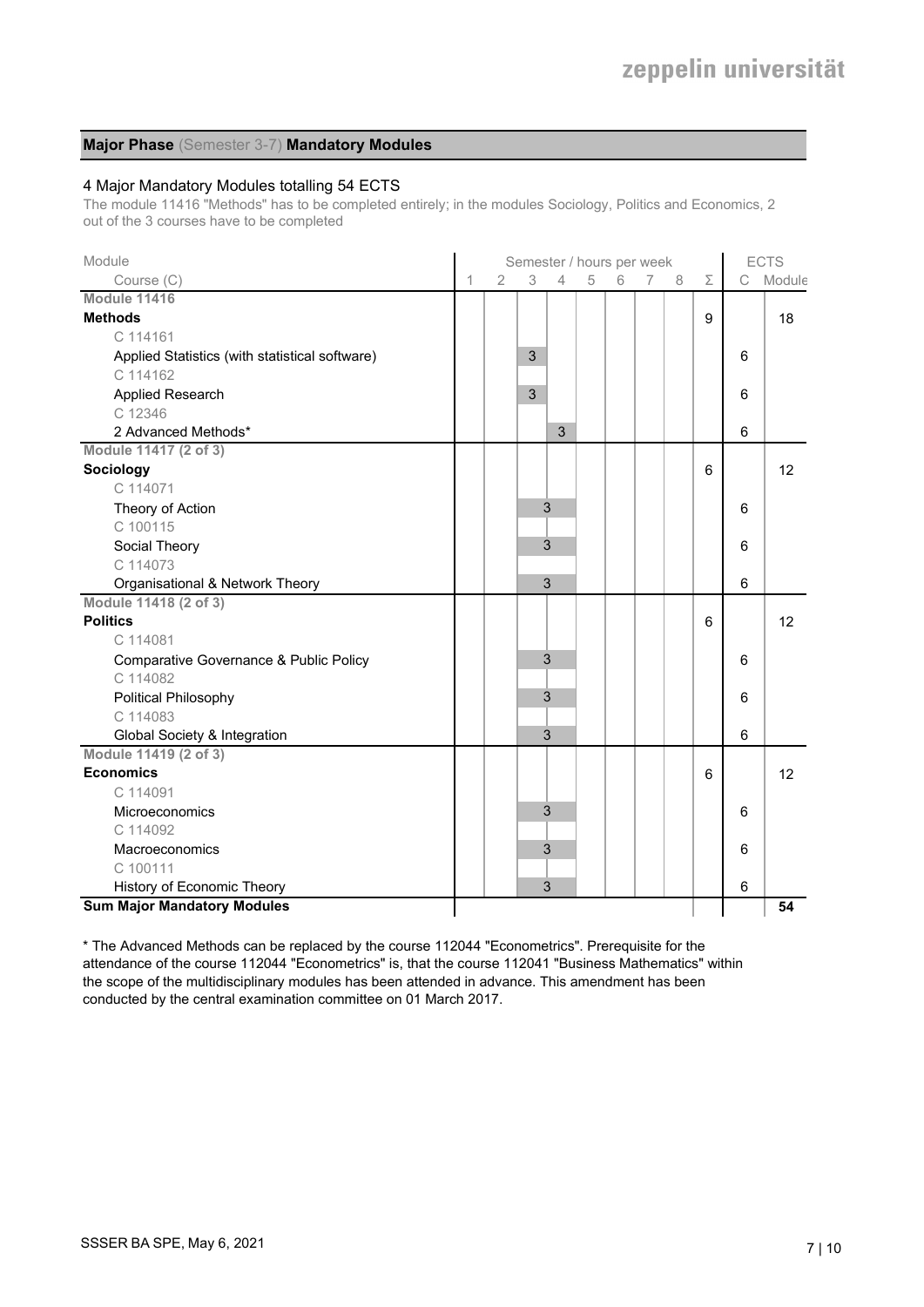### **Major Phase** (Semester 3-7) **Elective Modules**

### Elective modules totalling **66 ECTS**

At least 7 major elective modules and max. 4 multidisciplinary elective modules (cf. § 1 sect. SSSER) in totalling up to **24 ECTS**; 2 major eective modules can be replaced by a StudentStudy on request; max. 2 StudentStudies are eligible on the curricular. Up to 3 elective modules can be replaced with the not chosen courses from the modules Sociology, Politics and Economics.

| Module                                                |              | Semester / hours per week |   |   |                |   |   |   |   | <b>ECTS</b> |          |  |
|-------------------------------------------------------|--------------|---------------------------|---|---|----------------|---|---|---|---|-------------|----------|--|
| Courses (C)                                           | $\mathbf{1}$ | 2                         | 3 | 4 | 5              | 6 | 7 | 8 | Σ |             | C Module |  |
| <b>Module 123111</b>                                  |              |                           |   |   |                |   |   |   |   |             |          |  |
| Theories of the State & Democracy                     |              |                           |   |   | 3              |   |   |   | 3 |             | 6        |  |
| <b>Module 114093</b>                                  |              |                           |   |   |                |   |   |   |   |             |          |  |
| <b>Political Economics</b>                            |              |                           |   |   | 3              |   |   |   | 3 |             | 6        |  |
| <b>Module 124024</b>                                  |              |                           |   |   |                |   |   |   |   |             |          |  |
| <b>Urbanisation in Global Society</b>                 |              |                           |   |   | 3              |   |   |   | 3 |             | 6        |  |
| <b>Module 124025</b>                                  |              |                           |   |   |                |   |   |   |   |             |          |  |
| <b>Global Cultur &amp; Communication</b>              |              |                           |   |   | $\mathbf{3}$   |   |   |   | 3 |             | 6        |  |
| <b>Module 124032</b>                                  |              |                           |   |   |                |   |   |   |   |             |          |  |
| <b>Sustainability - Concepts, Practices, Policies</b> |              |                           |   |   | 3              |   |   |   | 3 |             | 6        |  |
| <b>Module 124041</b>                                  |              |                           |   |   |                |   |   |   |   |             |          |  |
| <b>Behavioral Business Ethics</b>                     |              |                           |   |   | $\mathbf{3}$   |   |   |   | 3 |             | 6        |  |
| <b>Module 124042</b>                                  |              |                           |   |   |                |   |   |   |   |             |          |  |
| <b>Corporate Responsibility &amp; Compliance</b>      |              |                           |   |   | 3              |   |   |   | 3 |             | 6        |  |
| <b>Module 124043</b>                                  |              |                           |   |   |                |   |   |   |   |             |          |  |
| Theory of the Firm                                    |              |                           |   |   | $\mathbf{3}$   |   |   |   | 3 |             | 6        |  |
| <b>Module 124052</b>                                  |              |                           |   |   |                |   |   |   |   |             |          |  |
| <b>Safety &amp; Risk</b>                              |              |                           |   |   | $\mathbf{3}$   |   |   |   | 3 |             | 6        |  |
| <b>Module 123131</b>                                  |              |                           |   |   |                |   |   |   |   |             |          |  |
| <b>Decision &amp; Game Theory</b>                     |              |                           |   |   | $\mathbf{3}$   |   |   |   | 3 |             | 6        |  |
| <b>Module 124053</b>                                  |              |                           |   |   |                |   |   |   |   |             |          |  |
| <b>Psychology of Judgement and Decision Making</b>    |              |                           |   |   | 3              |   |   |   | 3 |             | 6        |  |
| <b>Module 124071</b>                                  |              |                           |   |   |                |   |   |   |   |             |          |  |
| <b>Work &amp; Society</b>                             |              |                           |   |   | 3              |   |   |   | 3 |             | 6        |  |
| <b>Module 124072</b>                                  |              |                           |   |   |                |   |   |   |   |             |          |  |
| <b>Social Change &amp; Social Movements</b>           |              |                           |   |   | $\mathbf{3}$   |   |   |   | 3 |             | 6        |  |
| <b>Module 123121</b>                                  |              |                           |   |   |                |   |   |   |   |             |          |  |
| <b>Law of Market Control</b>                          |              |                           |   |   | $\mathbf{3}$   |   |   |   | 3 |             | 6        |  |
| <b>Module 123122</b>                                  |              |                           |   |   |                |   |   |   |   |             |          |  |
| <b>Political &amp; Economic Aspects of Regulation</b> |              |                           |   |   | $\mathbf{3}$   |   |   |   | 3 |             | 6        |  |
| <b>Module 124081</b>                                  |              |                           |   |   |                |   |   |   |   |             |          |  |
| <b>Political Communication &amp; Public Sphere</b>    |              |                           |   |   | $\mathbf{3}$   |   |   |   | 3 |             | 6        |  |
| <b>Module 124082</b>                                  |              |                           |   |   |                |   |   |   |   |             |          |  |
| <b>Strategic Political Communication</b>              |              |                           |   |   | 3              |   |   |   | 3 |             | 6        |  |
| <b>Module 113072</b>                                  |              |                           |   |   |                |   |   |   |   |             |          |  |
| <b>European Governance</b>                            |              |                           |   |   | $\overline{3}$ |   |   |   | 3 |             | 6        |  |
| <b>Module 123182</b>                                  |              |                           |   |   |                |   |   |   |   |             |          |  |
| <b>European Law</b>                                   |              |                           |   |   | $\mathfrak{S}$ |   |   |   | 3 |             | 6        |  |
| <b>Module 124101</b>                                  |              |                           |   |   |                |   |   |   |   |             |          |  |
| <b>Money &amp; Capital</b>                            |              |                           |   |   | $\mathfrak{S}$ |   |   |   | 3 |             | 6        |  |
| <b>Module 124102</b>                                  |              |                           |   |   |                |   |   |   |   |             |          |  |
| <b>Markets &amp; Society</b>                          |              |                           |   |   | $\mathbf{3}$   |   |   |   | 3 |             | 6        |  |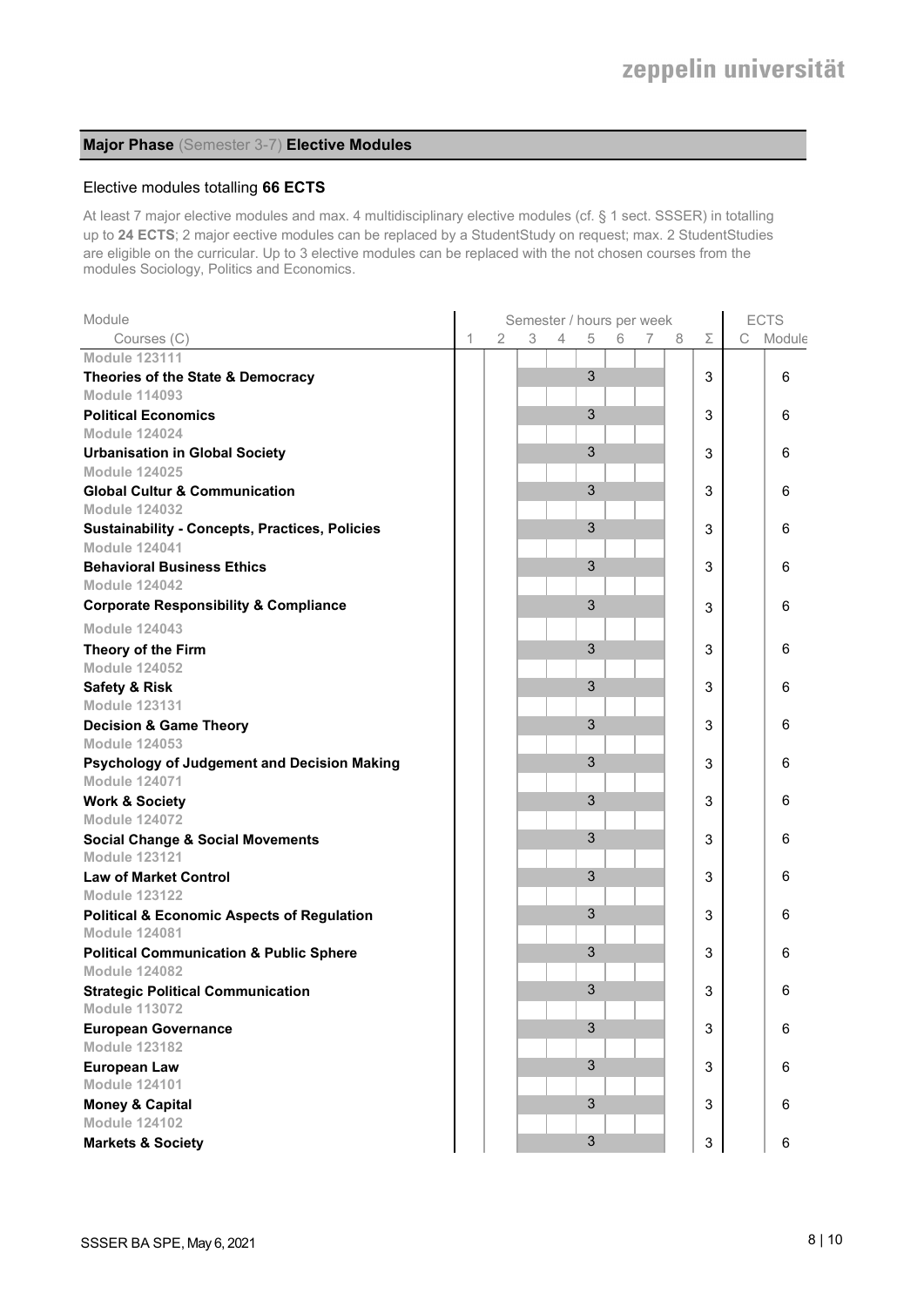| Module                            |   | Semester / hours per week | <b>ECTS</b> |                |   |                |   |     |   |   |           |
|-----------------------------------|---|---------------------------|-------------|----------------|---|----------------|---|-----|---|---|-----------|
| Course (C)                        | 1 | 2                         | 3           | $\overline{4}$ | 5 | 6              | 7 | - 8 | Σ |   | C Modul e |
| Module 12344                      |   |                           |             |                |   |                |   |     |   |   |           |
| <b>Advanced Methods I</b>         |   |                           |             |                |   |                |   |     | 4 |   | 6         |
| C 123241-44   A-Z                 |   |                           |             |                |   |                |   |     |   |   |           |
| Advanced Methods 1                |   |                           |             |                |   | $\overline{2}$ |   |     |   | 3 |           |
| C 123241-44   A-Z                 |   |                           |             |                |   |                |   |     |   |   |           |
| <b>Advanced Methods 2</b>         |   |                           |             |                |   | $\overline{2}$ |   |     |   | 3 |           |
| <b>Module 12345</b>               |   |                           |             |                |   |                |   |     |   |   |           |
| <b>Advanced Methods II</b>        |   |                           |             |                |   |                |   |     | 4 |   | 6         |
| C 123241-44   A-Z                 |   |                           |             |                |   |                |   |     |   |   |           |
| <b>Advanced Methods 3</b>         |   |                           |             |                |   | $\overline{2}$ |   |     |   | 3 |           |
| C 123241-44   A-Z                 |   |                           |             |                |   |                |   |     |   |   |           |
| <b>Advanced Methods 4</b>         |   |                           |             |                |   | $\overline{2}$ |   |     |   | 3 |           |
| <b>Module 124401</b>              |   |                           |             |                |   |                |   |     |   |   |           |
| <b>Selected Topics I</b>          |   |                           |             |                | 3 |                |   |     | 3 |   | 6         |
| <b>Module 124402</b>              |   |                           |             |                |   |                |   |     |   |   |           |
| <b>Selected Topics II</b>         |   |                           |             |                | 3 |                |   |     | 3 |   | 6         |
| <b>Sum Major Elective Modules</b> |   |                           |             |                |   |                |   |     |   |   | 66        |

## **Humboldt Year** (Semester 6-7)

2 major fields of study, of which one major (with 30 ECTS) has to be elected.

| Module                                                | Semester / hours per week |               |   |                |   |                |                |   |                |  | <b>ECTS</b> |
|-------------------------------------------------------|---------------------------|---------------|---|----------------|---|----------------|----------------|---|----------------|--|-------------|
| Course (C)                                            | 1                         | $\mathcal{P}$ | 3 | $\overline{4}$ | 5 | 6              | $\overline{7}$ | 8 | Σ              |  | C Modul e   |
| <b>MAJOR 1   RESEARCH PROJECT</b>                     |                           |               |   |                |   |                |                |   |                |  |             |
| <b>Module 114711</b>                                  |                           |               |   |                |   |                |                |   |                |  |             |
| <b>Research Project</b>                               |                           |               |   |                |   | $\overline{1}$ |                |   | 1              |  | 21          |
| <b>Module 114712</b>                                  |                           |               |   |                |   |                |                |   |                |  |             |
| <b>Research Colloquium</b>                            |                           |               |   |                |   | $\overline{2}$ |                |   | 2              |  | 3           |
| 1 elective module of SPE/CCM/CMR/PAIR BA-             |                           |               |   |                |   | 3              |                |   | 3              |  | 6           |
| Programmes matching with the Research Project         |                           |               |   |                |   |                |                |   |                |  |             |
| OR.                                                   |                           |               |   |                |   |                |                |   |                |  |             |
| <b>Module 114711</b>                                  |                           |               |   |                |   |                |                |   |                |  |             |
| <b>Research Project</b>                               |                           |               |   |                |   | 1              |                |   | 1              |  | 21          |
| Module 12347                                          |                           |               |   |                |   |                |                |   |                |  |             |
| <b>Advanced Methods</b>                               |                           |               |   |                |   | $\mathcal{P}$  |                |   | $\overline{2}$ |  | 3           |
| 1 elective module of SPE/CCM/CMR/PAIR BA-             |                           |               |   |                |   |                |                |   |                |  |             |
| Programmes matching with the Research Project         |                           |               |   |                |   | 3              |                |   | 3              |  | 6           |
| <b>OR</b>                                             |                           |               |   |                |   |                |                |   |                |  |             |
| <b>Module 114711</b>                                  |                           |               |   |                |   |                |                |   |                |  |             |
| <b>Research Project</b>                               |                           |               |   |                |   | $\overline{1}$ |                |   | 1              |  | 21          |
| <b>Module 114533</b>                                  |                           |               |   |                |   |                |                |   |                |  |             |
| 1 Advanced Seminar matching with the Research Project |                           |               |   |                |   | ર              |                |   | З              |  | q           |